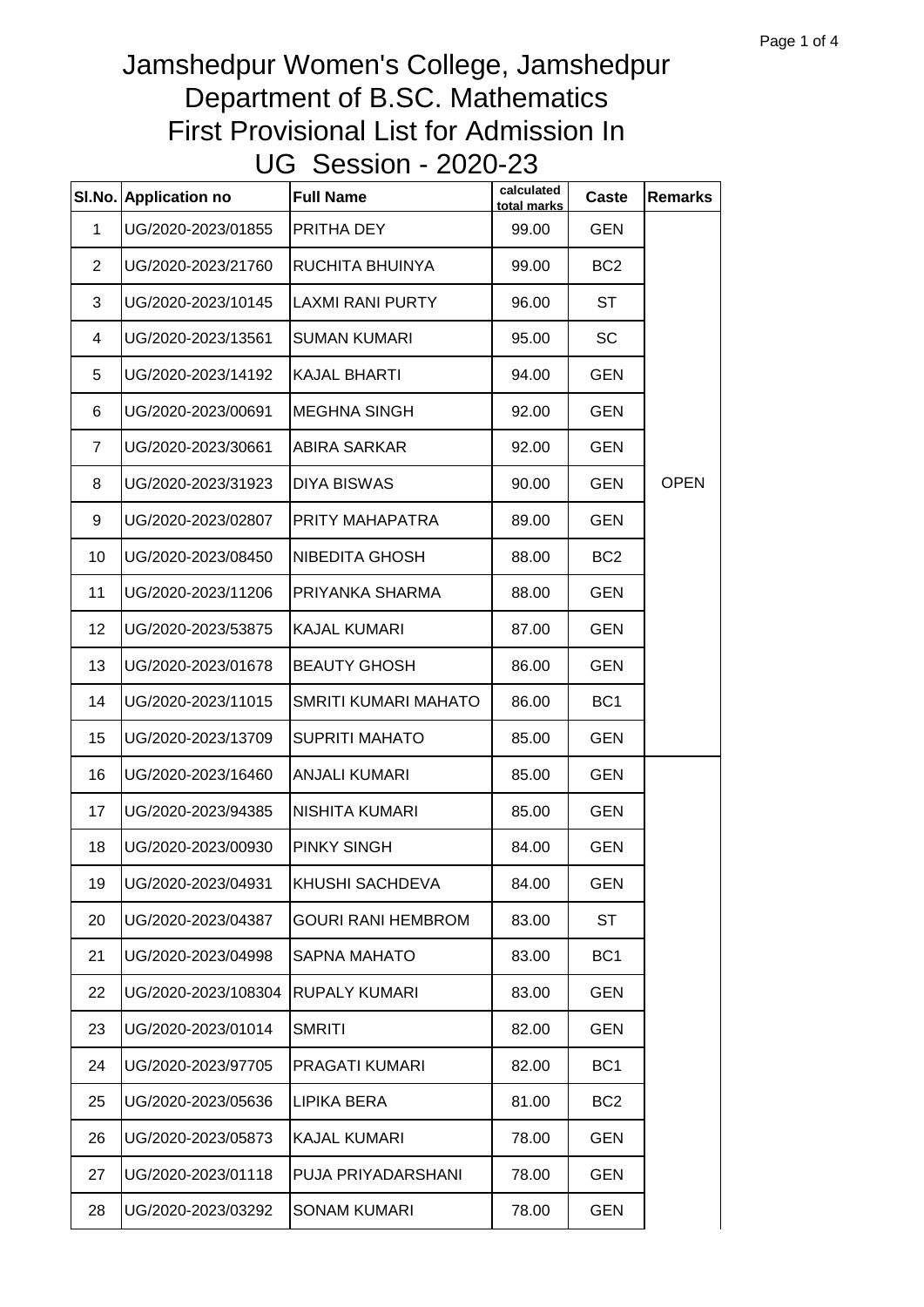| SI.No. | <b>Application no</b> | <b>Full Name</b>        | calculated<br>total marks | Caste           | <b>Remarks</b> |
|--------|-----------------------|-------------------------|---------------------------|-----------------|----------------|
| 29     | UG/2020-2023/73439    | SHIKHA MAHTO            | 78.00                     | BC <sub>2</sub> |                |
| 30     | UG/2020-2023/01296    | <b>NEHA KUMARI</b>      | 77.00                     | <b>GEN</b>      |                |
| 31     | UG/2020-2023/02381    | <b>SUSHMITA MAHATO</b>  | 77.00                     | BC <sub>1</sub> |                |
| 32     | UG/2020-2023/13334    | PRAGYA DUBEY            | 77.00                     | <b>GEN</b>      | <b>KOLHAN</b>  |
| 33     | UG/2020-2023/24424    | <b>MANSHI SAW</b>       | 77.00                     | BC <sub>1</sub> | <b>REGION</b>  |
| 34     | UG/2020-2023/01632    | KHUSHI DUTTA            | 76.00                     | <b>GEN</b>      | <b>OPEN</b>    |
| 35     | UG/2020-2023/03835    | <b>VIJEYTA RAJ</b>      | 76.00                     | BC <sub>1</sub> |                |
| 36     | UG/2020-2023/07205    | <b>ANITA KUMARI</b>     | 76.00                     | BC <sub>1</sub> |                |
| 37     | UG/2020-2023/00633    | <b>SHUILI MANDAL</b>    | 75.00                     | <b>GEN</b>      |                |
| 38     | UG/2020-2023/03351    | AKANSHA KUMARI          | 75.00                     | GEN             |                |
| 39     | UG/2020-2023/05872    | PRATIBHA KUMARI         | 75.00                     | GEN             |                |
| 40     | UG/2020-2023/03235    | <b>SURABHI KUMARI</b>   | 74.00                     | <b>GEN</b>      |                |
| 41     | UG/2020-2023/01020    | <b>KOMAL KUMARI</b>     | 73.00                     | GEN             |                |
| 42     | UG/2020-2023/12160    | <b>SHILPA KUMARI</b>    | 73.00                     | BC <sub>2</sub> |                |
| 43     | UG/2020-2023/01806    | <b>MANISHA PRADHAN</b>  | 72.00                     | BC <sub>1</sub> |                |
| 44     | UG/2020-2023/00674    | <b>NANDINI</b>          | 71.00                     | BC <sub>1</sub> |                |
| 45     | UG/2020-2023/119565   | PREETI KALUNDIA         | 71.00                     | <b>ST</b>       |                |
| 46     | UG/2020-2023/04274    | RIYA KUMARI             | 70.00                     | SC              |                |
| 47     | UG/2020-2023/06423    | JYOTI KUMARI MAHTO      | 70.00                     | BC <sub>1</sub> |                |
| 48     | UG/2020-2023/32619    | RUPALI MANDAL           | 70.00                     | BC <sub>1</sub> |                |
| 49     | UG/2020-2023/00382    | <b>SONAM KUMARI</b>     | 69.00                     | <b>GEN</b>      |                |
| 50     | UG/2020-2023/02433    | PUJA DONGO              | 69.00                     | <b>ST</b>       |                |
| 51     | UG/2020-2023/06402    | RASHMI SAMAD            | 69.00                     | <b>ST</b>       |                |
| 52     | UG/2020-2023/02081    | JAYANTI SINGH           | 60.00                     | <b>ST</b>       |                |
| 53     | UG/2020-2023/71074    | <b>ANJALI MURMU</b>     | 60.00                     | <b>ST</b>       |                |
| 54     | UG/2020-2023/06907    | ANNU TOPNO              | 55.00                     | <b>ST</b>       |                |
| 55     | UG/2020-2023/25183    | PARWATI BIRULY          | 54.00                     | <b>ST</b>       | <b>ST</b>      |
| 56     | UG/2020-2023/00297    | <b>JAYA LAXMI SUNDI</b> | 50.00                     | <b>ST</b>       |                |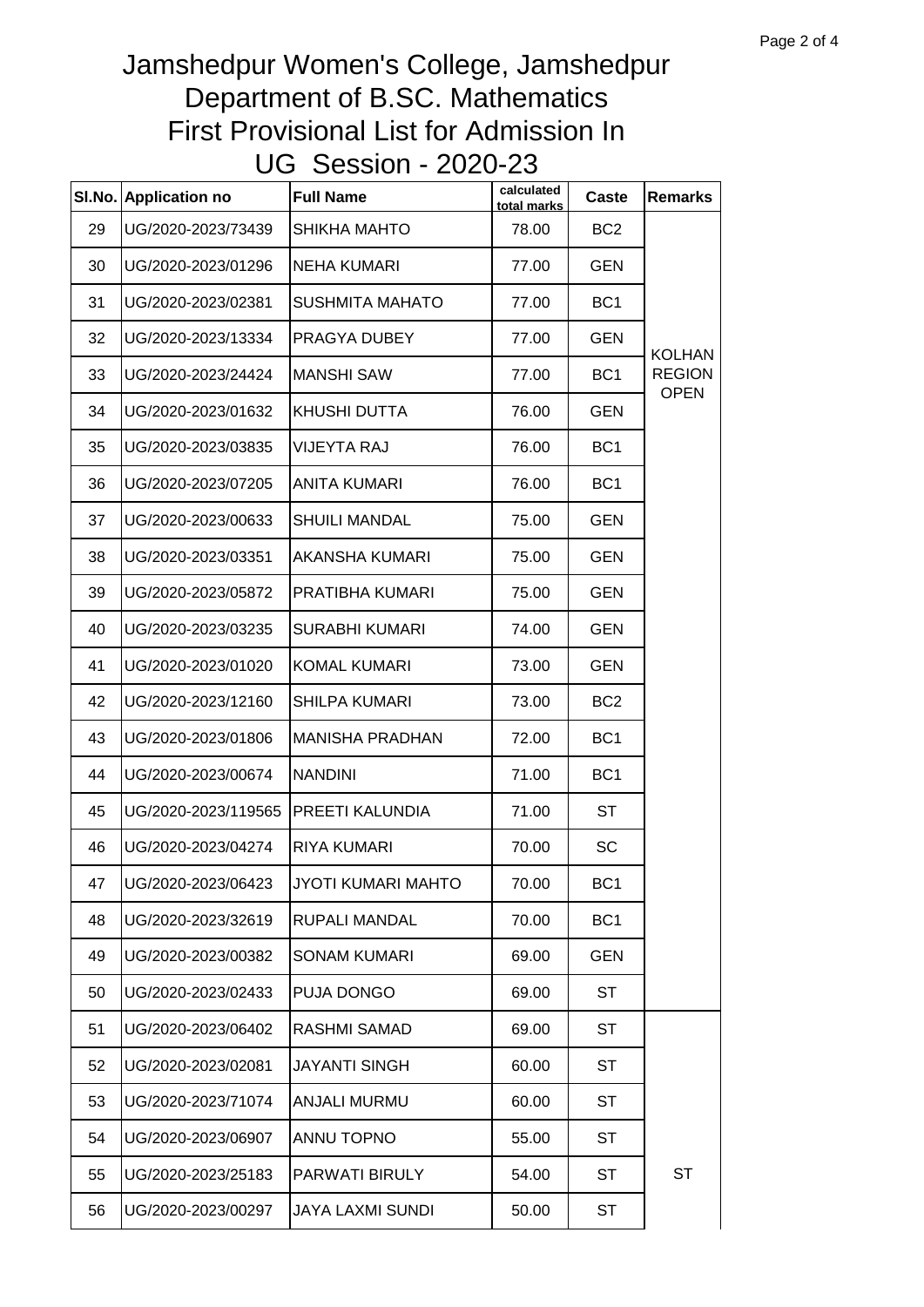| SI.No. | <b>Application no</b> | <b>Full Name</b>          | calculated<br>total marks | Caste           | <b>Remarks</b>  |
|--------|-----------------------|---------------------------|---------------------------|-----------------|-----------------|
| 57     | UG/2020-2023/11657    | <b>MALATI MAJHI</b>       | 47.00                     | <b>ST</b>       |                 |
| 58     | UG/2020-2023/03900    | PRIYA SONY BIRUA          | 45.00                     | <b>ST</b>       |                 |
| 59     | UG/2020-2023/08751    | <b>SHIWANI KUMARI</b>     | 45.00                     | ST              |                 |
| 60     | UG/2020-2023/19539    | <b>BHAWNA SAINI</b>       | 68.00                     | BC <sub>1</sub> |                 |
| 61     | UG/2020-2023/08056    | <b>SWATI MAHTO</b>        | 65.00                     | BC <sub>1</sub> |                 |
| 62     | UG/2020-2023/08235    | <b>SAVITA DAS</b>         | 65.00                     | BC <sub>1</sub> |                 |
| 63     | UG/2020-2023/11677    | NIRMALA GOPE              | 65.00                     | BC <sub>1</sub> |                 |
| 64     | UG/2020-2023/07413    | <b>MAHIMA MAHTO</b>       | 64.00                     | BC <sub>1</sub> | BC <sub>1</sub> |
| 65     | UG/2020-2023/08466    | <b>SONI KUMARI</b>        | 64.00                     | BC <sub>1</sub> |                 |
| 66     | UG/2020-2023/108519   | <b>JAYASHREE KARMAKAR</b> | 64.00                     | BC <sub>1</sub> |                 |
| 67     | UG/2020-2023/00904    | PUJA MAHATO               | 61.00                     | BC <sub>1</sub> |                 |
| 68     | UG/2020-2023/08868    | <b>SHRUTI GHOSH</b>       | 53.00                     | BC <sub>2</sub> |                 |
| 69     | UG/2020-2023/45878    | <b>KHUSHBU KUMARI</b>     | 46.00                     | BC <sub>2</sub> | BC <sub>2</sub> |
| 70     | UG/2020-2023/05210    | <b>RESHMI MAHATO</b>      | 60.00                     | BC <sub>1</sub> |                 |
| 71     | UG/2020-2023/124933   | <b>DOLI MAHTO</b>         | 55.00                     | BC <sub>1</sub> |                 |
| 72     | UG/2020-2023/00732    | PINKY MAHATO              | 53.00                     | BC <sub>1</sub> |                 |
| 73     | UG/2020-2023/05033    | PURNIMA MAHATO            | 51.00                     | BC <sub>1</sub> |                 |
| 74     | UG/2020-2023/01665    | SNIGDHA GHOSH             | 50.00                     | BC <sub>1</sub> |                 |
| 75     | UG/2020-2023/81537    | <b>SONAM DAS</b>          | 46.00                     | BC <sub>1</sub> |                 |
| 76     | UG/2020-2023/01305    | <b>LIMA MANDAL</b>        | 45.00                     | BC <sub>1</sub> |                 |
| 77     | UG/2020-2023/06602    | <b>RITU KUMARI</b>        | 69.00                     | <b>GEN</b>      |                 |
| 78     | UG/2020-2023/11063    | ANKITA BHAKAT             | 69.00                     | <b>GEN</b>      |                 |
| 79     | UG/2020-2023/04139    | SNEHA PRAMANIK            | 66.00                     | <b>GEN</b>      |                 |
| 80     | UG/2020-2023/01466    | KALPANA GORAI             | 64.00                     | <b>GEN</b>      |                 |
| 81     | UG/2020-2023/01914    | AKANSHA KUMARI            | 64.00                     | <b>GEN</b>      |                 |
| 82     | UG/2020-2023/02797    | <b>MUNMUN DUTTA</b>       | 64.00                     | <b>GEN</b>      |                 |
| 83     | UG/2020-2023/00984    | <b>NEHA NANDA</b>         | 63.00                     | <b>GEN</b>      |                 |
| 84     | UG/2020-2023/06615    | SHREYA GHOSH              | 62.00                     | <b>GEN</b>      |                 |